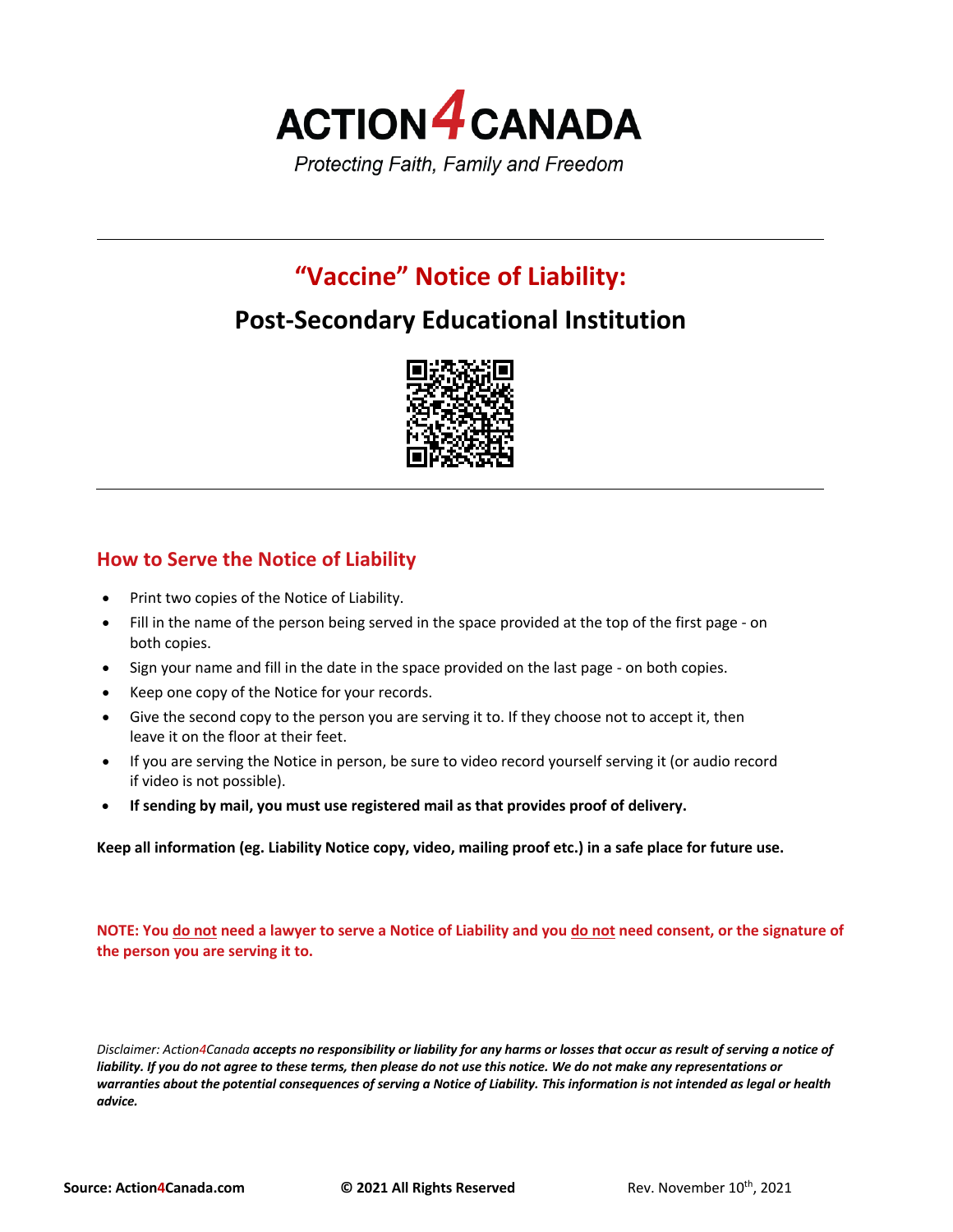### **"Vaccine" Notice of Liability Post-Secondary Educational Institutions**

To: Heads of Trade Schools/Art Schools/Universities/Colleges, including Presidents, Executives, Directors, Deans, Instructors, Professors, Superintendents, Administrators, Student Unions/Councils, and anyone else involved in Post-Secondary Educational Institutions, Universities, Trade Schools, Colleges, and the like.

**Attention:** 

**Re: COVID-19 injections recommended or administered to students including minors (under 19 years of age). This is your official and personal Notice of Liability.**

**You are unlawfully practicing medicine by prescribing, recommending, facilitating, advertising, mandating, incentivising, and using coercion to insist students, including minors, submit to ANY vaccine including the experimental gene therapy injections for COVID-19, commonly referred to as a "vaccine".**

To begin with, the emergency measures are based on the claim that we are experiencing a "public health emergency". There is no evidence to substantiate this claim. In fact, the evidence indicates that we are experiencing a rate of infection consistent with a normal influenza season<sup>1</sup>.

The purported increase in "cases" is a direct consequence of increased testing through the inappropriate use of the PCR instrument to diagnose so-called COVID-19. It has been well established that the PCR test was never designed or intended as a diagnostic tool and is not an acceptable instrument to measure this so-called pandemic. Its inventor, Kary Mullis, has clearly indicated that the PCR testing device was never created to test for coronaviruses<sup>2</sup>. Mullis warns that, "the PCR Test can be used to find almost anything, in anybody. If you can amplify one single molecule, then you can find it because that molecule is nearly in every single person".

Despite this warning, the current PCR test utilization, set at higher amplifications, is producing up to 97% false positives<sup>3</sup>. Therefore, any imposed emergency measures that are based on PCR testing are unwarranted, unscientific, and quite possibly fraudulent. An international consortium of life-science scientists has also detected 10 major scientificflaws at the molecular and methodological level in a 3-peer review of the RTPCR test to detect SARS-CoV-2<sup>4</sup>.

In November 2020, a Portuguese court ruled that PCR tests are unreliable<sup>5</sup>. On December 14, 2020, the WHO admittedthe PCR Test has a 'problem' at high amplifications as it detects dead cells from old viruses, giving a false positive<sup>6</sup>. Feb 16, 2021, BC Health Officer Bonnie Henry, admitted PCR tests are unreliable<sup>7</sup>. On April 8, 2021, the Austrian court ruled the PCR was unsuited for COVID testing<sup>8</sup>. On April 8, 2021, a German Court ruled against PCR testing stating, "the test cannot provide any information on whether a person is infected with an active pathogen or not, because the test cannot distinguish between "dead" matter and living matter"<sup>9</sup>. On May 8, 2021, the Swedish Public Health Agency stopped PCR Testing for the same reason<sup>10</sup>. On May 10<sup>th</sup>, 2021, Manitoba's Chief Microbiologist andLaboratory Specialist, Dr. Jared Bullard testified under cross-examination in a trial before the court of the Queen's Bench in Manitoba, that PCR test results do not verify infectiousness and were never intended to be used to diagnose respiratory illnesses $11$ .

Based on this compelling and factual information, the emergency use of the COVID-19 experimental injections is not required or recommended.

https://www.bitchute.com/video/nQgq0BxXfZ4f

<sup>&</sup>lt;sup>2</sup> https://rumble.com/vhu4rz-kary-mullis-inventor-of-the-pcr-test.html

<sup>3</sup> https://academic.oup.com/cid/advance-article/doi/10.1093/cid/ciaa1491/5912603

<sup>4</sup> https://cormandrostenreview.com/report/

<sup>5</sup> https://unitynewsnetwork.co.uk/portuguese-court-rules-pcr-tests-unreliable-quarantines-unlawful-media-blackout/

<sup>6</sup> https://principia-scientific.com/who-finally-admits-covid19-pcr-test-has-a-problem/

https://rumble.com/vhww4d-bc-health-officer-admits-pcr-test-is-unreliable.html

https://greatgameindia.com/austria-court-pcr-test/

<sup>9</sup> https://2020news.de/en/sensational-verdict-from-weimar-no-masks-no-distance-no-more-tests-for-pupils/<br>10 https://tegranomailes.com/2021/05/graphe stage are tests as a smill 0, discoveried

 $\frac{10}{11}$  https://tapnewswire.com/2021/05/sweden-stops-pcr-tests-as-covid19-diagnosis/<br> $\frac{11}{11}$  https://www.josf.co/Monitobe.object\_migrabiologist.cod\_loboratory\_epocialist\_56

https://www.jccf.ca/Manitoba-chief-microbiologist-and-laboratory-specialist-56-of-positive-cases-are-not-infectious/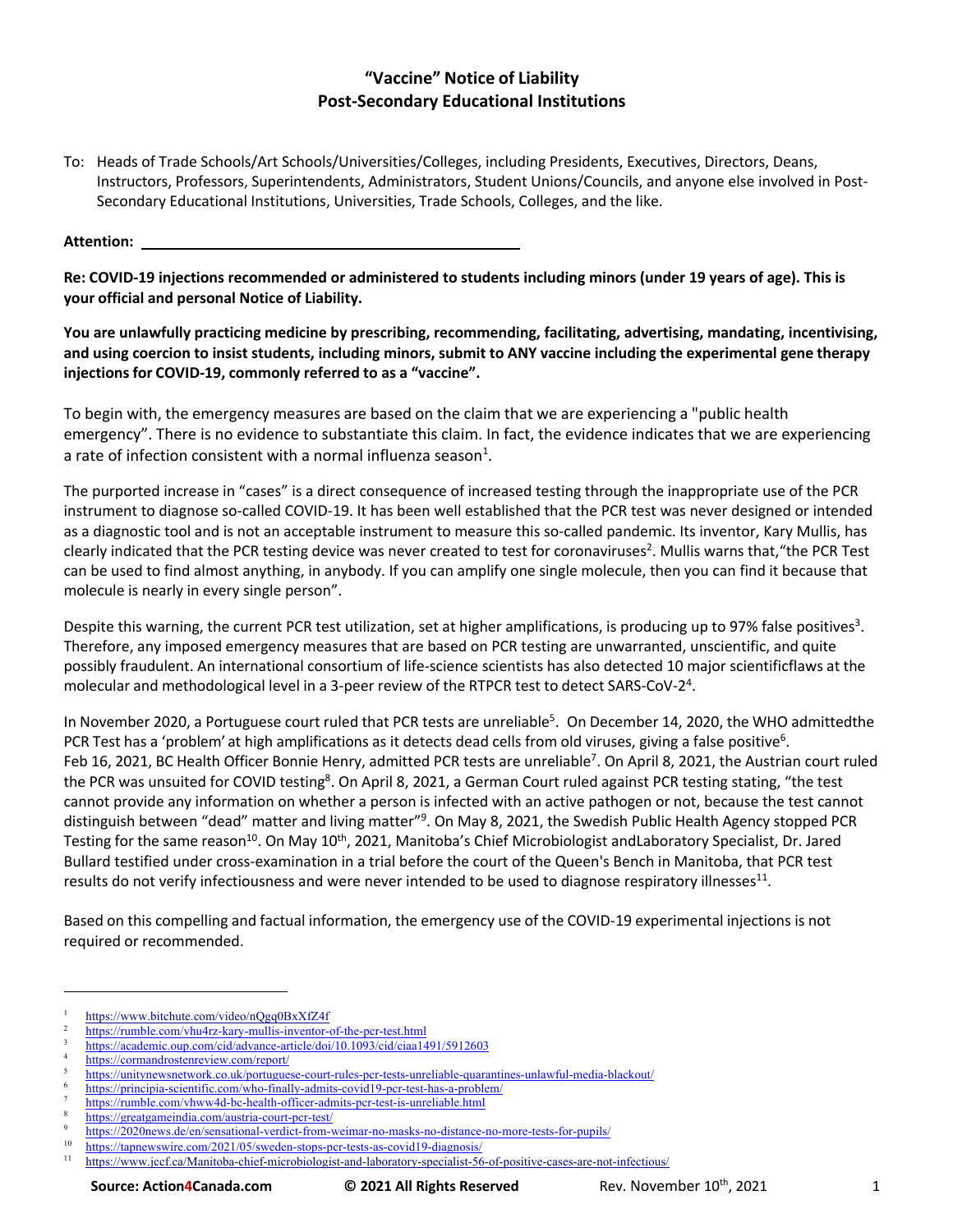#### **Whereas**:

- 1. The Nuremberg Code<sup>12</sup>, to which Canada is a signatory, states that voluntary informed consent is essential before performing medical experiments on human beings. It also confirms that the person involved should have the legal capacity to give consent, without the intervention of any element of force, fraud, deceit, duress, overreaching, or other ulterior form of constraint or coercion; and should have sufficient knowledge and comprehension of the elements of the subject matter involved so as to enable him/her to make an understanding and enlightened decision.This requires, before the acceptance of an affirmative decision by the experiment's subject, that there should be made known to him/her the nature, duration, and purpose of the experiment; the method and means by which it is to be conducted; all inconveniences and hazards reasonable to be expected; and the effects upon his/her health or person which may possibly come from participation in the experiment.
- 2. The treatments being marketed as COVID-19 "vaccines", are still in Phase III clinical trials until 2023<sup>13</sup>, and hence qualify as a medical experiment. People taking these treatments are enrolled as test-subjects and many are unaware that the injections are not actual vaccines as they do not contain a virus but instead an experimental gene therapy.
- 3. Vaccine development is a long, complex process, often lasting 10-15 years<sup>14</sup>. COVID-19 injections have only been in trials for just over a year so there is no long-term safety data available and therefore fully informed consent is not possible.
- 4. No other coronavirus vaccine (i.e., MERS, SARS-1) has ever been approved for market due to antibody-dependent enhancement, which results in severe illness and death in animal models<sup>15</sup>.
- 5. Numerous doctors, scientists, and medical experts are issuing dire warnings about the short and long-term effects of COVID-19 injections, including but not limited to, death, blood clots, infertility, miscarriages, Bell's Palsy, cancer, inflammatory conditions, autoimmune disease, early-onset dementia, convulsions, anaphylaxis, inflammation of the heart<sup>16</sup>, and antibody-dependent enhancement leading to death; this includes in children ages 12-17 years old $17$ .

Dr. Byram Bridle, a pro-vaccine Associate Professor of Viral Immunology at the University of Guelph, gives a terrifying warning of the harms of the experimental treatments in a new peer reviewed scientifically published research study18 on COVID-19 shots. The Spike Protein added to the "vaccine" gets into the blood and circulates throughout the individuals over several days post-vaccination. It then accumulates in the tissues such as the spleen,bone marrow, liver, adrenal glands, testes, and of great concern, it accumulates in high concentrations in the ovaries. Dr. Bridle notes that they "have known for a long time that the Spike Protein is a pathogenic protein, it is atoxin, and can cause damage if it gets into blood circulation". The study confirms the combination is causing clotting, neurological damage, bleeding, heart problems, etc.

There is also a high concentration of the Spike Protein getting into breast milk, and subsequent reports of suckling infants developing bleeding disorders in the gastrointestinal tract. There are further warnings that this injection will render children infertile, and that people who have been vaccinated should NOT donate blood plasma.

6. People under the age of 30 are at a very low risk of contracting or transmitting this respiratory illness. According tothe statistical expert David Spiegelhalter of the University of Cambridge and Office of National Statistics (ONS) of the United Kingdom, risk of death from COVID for the age group between 15 and 24 is 1 in 218,399. (Referenced on Page 8 of "An Assessment of Covid-19...")<sup>19</sup>. Per the American Council on Science and Health, as well as the National Institutes of Health (NIH), "the estimated age-specific Infection Fatality Rate (IFR) is very low for children

<sup>15</sup> https://www.tandfonline.com/doi/full/10.1080/21645515.2016.1177688

<sup>&</sup>lt;sup>12</sup> https://<u>media.tghn.org/medialibrary/2011/04/BMJ\_No\_7070\_Volume\_313\_The\_Nuremberg\_Code.pdf<br>13 https://thispate.ide.pov/42/share00CT042697992thrane0CT042697998 https://englebrate.htm</u>

 $13$  https://clinicaltrials.gov/ct2/show/NCT04368728?term=NCT04368728&draw=2&rank=1

<sup>&</sup>lt;sup>14</sup> https://www.historyofvaccines.org/content/articles/vaccine-development-testing-and-regulation<br><sup>15</sup> https://www.historyofvaccines.org/content/articles/vaccine-development-testing-and-regulation

<sup>16</sup> https://www.nbcconnecticut.com/news/coronavirus/connecticut-confirms-at-least-18-cases-of-apparent-heart-problems-in-young- people-after-covid-19 vaccination/2494534/

<sup>&</sup>lt;sup>17</sup> https://childrenshealthdefense.org/defender/vaers-data-reports-injuries-12-to-17-year-olds-more-than-triple/

 $\frac{18}{19}$  https://omny.fm/shows/on-point-with-alex-pierson/new-peer-reviewed-study-on-covid-19-vaccines-sugge<br> $\frac{19}{19}$  https://chargenization.com/wn.exptor/unloads/2021/07/GHQ undeted ref. ref. https://ghorganisation.com/wp-content/uploads/2021/07/GHO-updated-pdf.pdf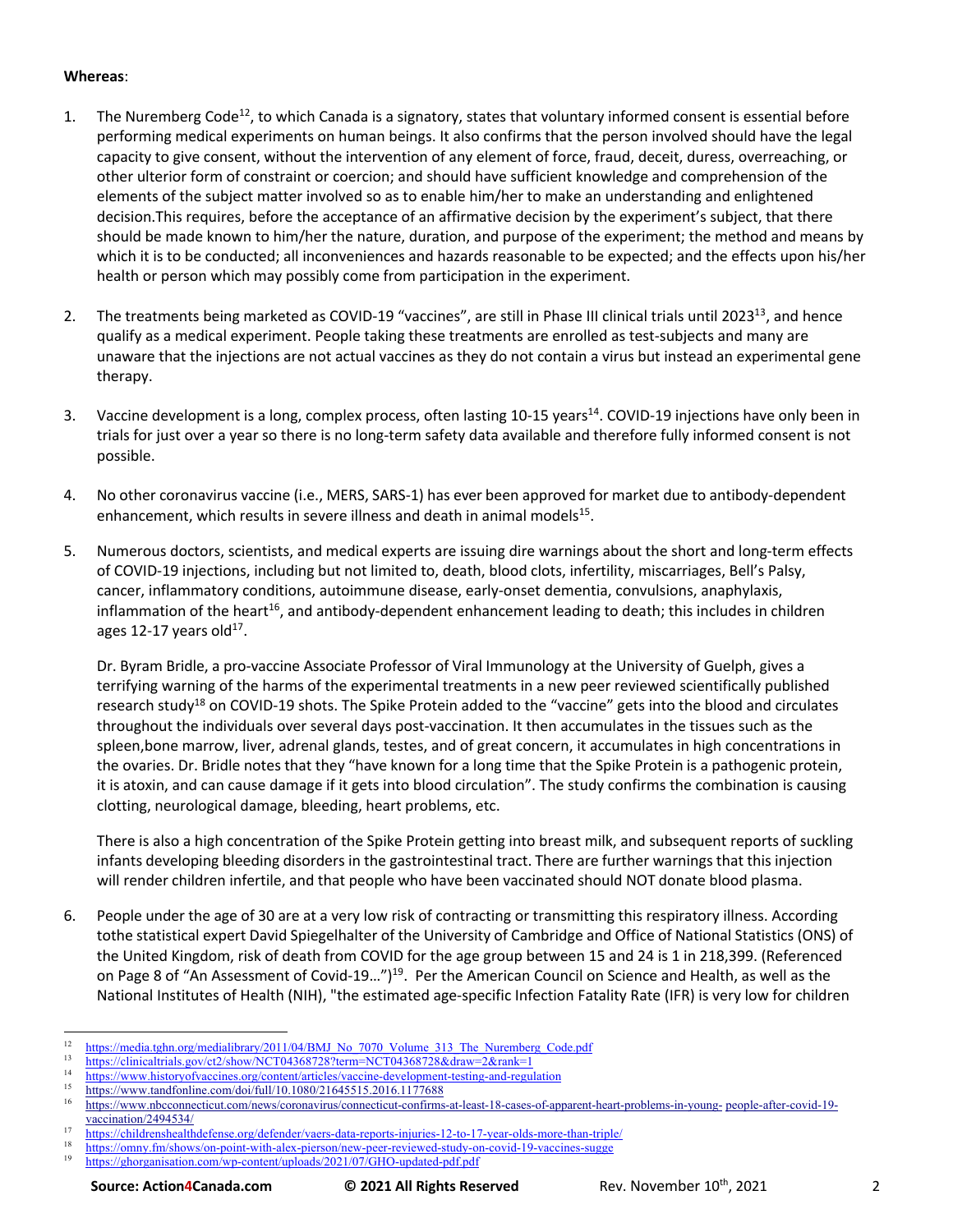and younger adults (e.g., 0.002% at age 10 and 0.01% at age 25) which translates to a survivability rate of 99.99% to 99.998%, whereas the IFR is 0.4% at age 55 and 1.4% at 65 translating to a survivability rate of 99.6% to 8.6% respectively<sup>20 21</sup>. Despite these facts, the government is pushing the experimental treatment with the tragic outcome of a high incidence of injury and death.

7. According to Health Canada's Summary Basis of Decision<sup>22</sup>, updated May 20, 2021, the trials have not proven that the COVID-19 treatments prevent infection or transmission. The Summary also reports that both Moderna and Pfizer identified that there are six areas of missing (limited/no clinical data) information: "use in paediatric (age 0- 18)", "use in pregnant and breastfeeding women", "long-term safety", "long-term efficacy" including "real-world use", "safety and immunogenicity in subjects with immune-suppression", and "concomitant administration of non-COVID vaccines".

Under the Risk Management plan section of the Summary Basis of Decision, it includes a statement based on clinical and non-clinical studies that "one important potential risk was identified being vaccine-associated enhanced disease, including VAERD (vaccine-associated enhanced respiratory disease)". In other words, the shot increases the risk of disease and side-effects, and weakens immunity toward future SARS related illness.

The report specifically states, "the possibility of vaccine-induced disease enhancement after vaccination against SARS-CoV-2 has been flagged as a potential safety concern that requires particular attention by the scientific community, including the World Health Organization (WHO), the Coalition for Epidemic Preparedness Innovations (CEPI) and the International Coalition of Medicines Regulatory Authorities (ICMRA)"23.

8. As reported to the Vaccine Adverse Events Reporting System (VAERS) in the United States, there have been more deaths from the COVID-19 injections in five months (Dec. 2020 – May 2021) than deaths recorded in the last 23 years from all vaccines combined<sup>24</sup>. It is further reported that only one percent of vaccine injuries are reported to VAERS<sup>25</sup>, compounded by several month's delay in uploading the adverse events to the VAERS database<sup>26</sup>.

On November 5, 2021, VAERS data release for the period December 14, 2020 to October 29, 2021, showed 856,919 adverse events reports following COVID-19 injections, including 18,078 deaths and 131,027 serious injuries. Of that total, 1,320 adverse injury reports were of miscarriage or premature birth; 3,090 reported cases of Bell's Palsy; 2,070 reports of serious anaphylaxis; 10,686 reports of blood clotting disorders; and 3,030 cases of myocarditis and pericarditis<sup>27</sup>.

Dr. McCullough, a highly cited COVID doctor, came to the stunning conclusion that the government was "...scrubbing unprecedented numbers of injection-related-deaths". He further added, "...with a typical new drug at about five deaths, unexplained deaths, we get a black-box warning, your listeners would see it on TV, saying it may cause death. And then at about 50 deaths it's pulled off the market"<sup>28</sup>.

- 9. Canada's Adverse Events Following Immunization (AEFI) is a passive reporting system and is not widely promoted to the public, and is extremely time-consuming for physicians to use hence, many adverse events are going unreported here.
- 10. **Safe and effective treatments and preventive measures already exist for COVID-19 yet the government is prohibiting their use29 30.**

<sup>&</sup>lt;sup>20</sup> https://www.acsh.org/news/2020/11/18/covid-infection-fatality-rates-sex-and-age-15163<br> $\frac{1}{2}$ 

<sup>&</sup>lt;sup>21</sup> https://www.ncbi.nlm.nih.gov/pmc/articles/PMC7721859<br><sup>22</sup> https://action.deepede.com/um\_content/unloods/Summeru

<sup>&</sup>lt;sup>22</sup> https://action4canada.com/wp-content/uploads/Summary-Basis-of-Decision-COVID-19-Vaccine-Moderna-Health-Canada.pdf<br><sup>23</sup> https://action4canada.com/wp-content/uploads/Summary-Basis-of-Decision-COVID-19-Vaccine-Moderna-He

<sup>&</sup>lt;sup>23</sup> https://www.ncbi.nlm.nih.gov/pmc/articles/PMC7566857/<br><sup>24</sup> https://waccineimpact.com/2021/CDC death toll following

<sup>24</sup> https://vaccineimpact.com/2021/CDC-death-toll-following-experimental-cOvid-injections-now-at-4863-more-than-23-previous-years-of-recorded-vaccinedeaths-according-to-vaers/

<sup>&</sup>lt;sup>25</sup> https://www.lewrockwell.com/2019/10/no\_author/harvard-medical-school-professors-uncover-a-hard-to-swallow-truth-about-vaccines/<br><sup>26</sup> https://www.lewrockwell.com/2019/10/no-author/harvard-medical-school-professors-unco

 $\frac{26}{27}$  https://www.cdc.gov/coronavirus/2019-ncov/vaccines/reporting-vaccinations.html<br> $\frac{27}{27}$  https://dildengale.gld.differences/differential/differences/differential/differences/differential/differential/differe

<sup>&</sup>lt;sup>27</sup> https://childrenshealthdefense.org/defender/vaers-cdc-adverse-events-deaths-covid-vaccines/<br><sup>28</sup> https://cababaseme.org/2021/04/204iables.its-descriptions are to struggles appelation

<sup>28</sup> https://leohohmann.com/2021/04/30/highly-cited-covid-doctor-comes-to-stunning-conclusion-govt-scrubbing-unprecedented-numbers-of-injection-relateddeaths/

<sup>&</sup>lt;sup>29</sup> https://www.washingtonexaminer.com/news/study-finds-84-fewer-hospitalizations-for-patients-treated-with-controversial-drug-hydroxychloroquine<br><sup>29</sup> https://www.washingtonexaminer.com/news/study-finds-84-fewer-hospitali <sup>30</sup> https://alethonews.com/2021/05/26/five-recently-published-randomized-controlled-trials-confirm-major-statistically-significant-benefits-of-ivermectinagainst-covid-19/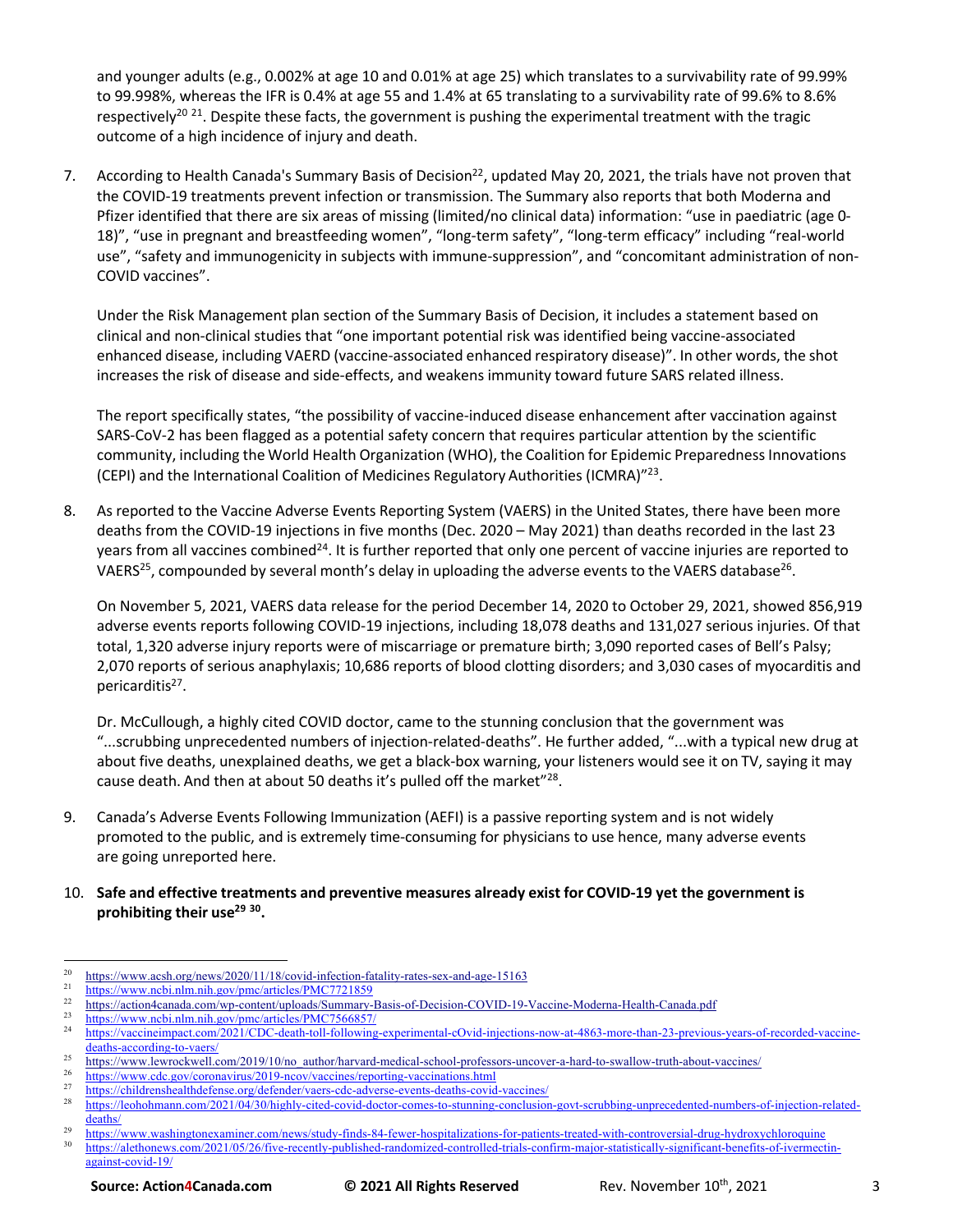Young adults have already been exposed to unprecedented amounts of fear, instability, shaming, psychological trauma, and segregation through the COVID-19 measures and are, therefore, even more susceptible to being influenced by those in authority. Educational institutions support vaccines and COVID-19 "vaccine" information, which is biased, prejudicial, and is a form of undue influence. The information offered about the injections excludes full disclosure of the growing risks (adverse reactions and death) of the experimental COVID injections, and the emerging evidence that the shots do not provide protection as claimed. Informed consent with FULL disclosure is mandatory and yet, due to lack of research data, "full" disclosure cannot be provided.

Under the *Crimes Against Humanity and War Crimes Act of Canada31*, a crime against humanity means, among other things, murder, any other inhumane act or omission that is committed against any civilian population or any identifiable group and that, at the time and in the place of its commission, constitutes a crime against humanity according to customary international law, conventional international law, or by virtue of its being criminal according to the general principles of law are recognized by the community of nations, whether or not it constitutes a contravention of the law in force at the time and in the place of its commission. The *Act* also confirms that every person who conspires or attempts to commit, **is an accessory after the fact**, in relation to, or councils in relation to, a crime against humanity, is guilty of an offence and liable to imprisonment for life.

Under sections 265 and 266 of the *Criminal Code of Canada*32, a person commits an assault when, without the consent of another person, he applies force intentionally to that other person, directly or indirectly. Everyone who commits an assault is guilty of an indictable offence and liable to imprisonment for a term not exceeding five years, or an offence punishable on summary conviction.

Based on the *Genetic Non-Discrimination Act, Bill S-20133*, it is an indictable offence to force anyone to take an DNA/RNA test or deny any service, employment, or education opportunity to anyone who refuses to take such a test. The punishment is a fine not exceeding \$1,000,000 or imprisonment for a term not exceeding five years, or both.

It is a further violation of the Canadian Criminal Code, $34$  to endanger the life of another person. Sections 216, 217, 217.1 and 221.

#### **Duty of persons undertaking acts dangerous to life**

**Sec. 216:** Everyone who undertakes to administer surgical or medical treatment to another person or to do any other lawful act that may endanger the life of another person is, except in cases of necessity, under a legal duty to have and to use reasonable knowledge, skill and care in so doing.

R.S., c. C-34, s. 198

#### **Duty of persons undertaking acts**

**Sec. 217:** Everyone who undertakes to do an act is under a legal duty to do it if an omission to do the act is or may be dangerous to life.

#### **Duty of persons directing work**

**Sec. 217.1:** Everyone who undertakes, or has the authority, to direct how another person does work or performs a task is under a legal duty to take reasonable steps to prevent bodily harm to that person, or any other person, arising from that work or task.

#### **Causing bodily harm by criminal negligence**

**Sec. 221**: Every person who by criminal negligence causes bodily harm to another person is guilty of (a) an indictable offence and liable to imprisonment for a term of not more than 10 years; or, (b) an offence punishable on summary conviction.

 $\frac{31}{2}$  https://laws-lois.justice.gc.ca/eng/acts/c-45.9/page-1.html<br> $\frac{32}{2}$  https://laws-lois.justice.gc.ca/eng/acts/s-46/page-57.html

 $\frac{32}{\text{https://laws-lois.justice.gc.ca/eng/acts/c-46/page-57.html\#docCont}}$ <br> $\frac{33}{\text{https://www.varl.ac/Descymert/licward/en/42.1/k:11/Sc-201/excel-erg}}$ 

 $\frac{33}{14}$  https://www.parl.ca/DocumentViewer/en/42-1/bill/S-201/royal-assent

https://laws-lois.justice.gc.ca/eng/acts/c-46/page-51.html#docCont